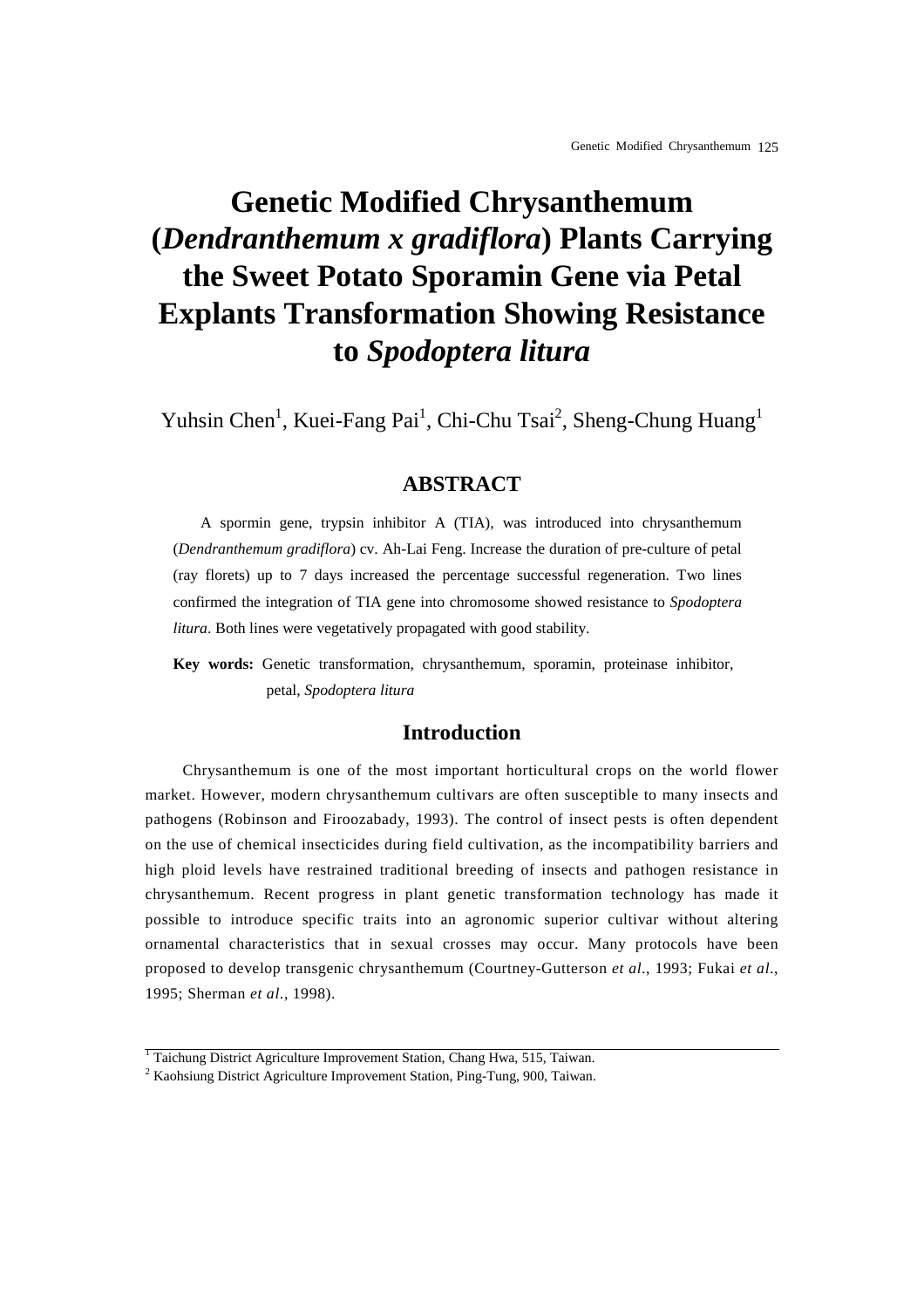In the development of insect-resistant transgenic crops, proteinase inhibitors such as α-amylase inhibitor, trypsin inhibitor, are also beginning to receive more attention (Hilder *et al*., 1990, 1993; Lin, 1993; Yeh *et al*., 1997) because these plant derived inhibitors are part of the natural plant defense system against insect predation (Green *et al*., 1971; Lin, 1993). It is demonstrated when foreign plant proteinase inhibitors genes were introduced into tabacco, transgenic tabacco plants expressing the proteinase inhibitor proteins at relatively high levels were resistant to tabacco insect pests (Johnson *et al*., 1989; Boulter *et al*., 1991; Gatehouse *et al*., 1991). The introduction of sweet potato sporamin gene, a homologue to Kunitz type trypsin inhibitor, into tabacco was also shown to be resistant to *Spodotera litura* when it was expressed (Yeh, 1997).

In this study, we describe the introduction of the gene encoding a sporamin into chrysanthemum. To provide effective protection of transgenic chrysanthemum against insect pests, the constitutive active 35S promoter was used to derive the expression of the TIA (Trypsin inhibitor type A) gene in transgenic chrysanthemum transformants.

## **Materials and Methods**

#### *Plant materials*

The single pink chrysanthemum (*Dendranthema x grandiflorum* Tzvel.) variety, Ah-Lai Feng, was employed in this study. It is widely cultivated in summer crop for its stability in floral initiation and differentiation even at supra-optimal temperatures. Mother plants of Ah-Lai Feng were grown in a green house and allow natural flowering. Ray florets were cut from the mother plants, surface sterilized with 1% sodium hypochloride for 5 min and rinsed 3 times with sterilized distilled water. Ray florets explants were placed on MS medium in a Petri dish, containing 0.1 mg/l NAA, 1mg/l BAP, 3% sucrose with pH 5.7 and solidified with 0.8% w/v Agar (SR medium). Culture were incubated at 25°C with a light intensity of 25  $\mu$ mol/m<sup>2</sup>/s provided by cool white fluorescent tubes for 16 h/day.

## *Binary plasmid and bacterial strain*

A full-length (0.93kb) cDNA fragment, TIA (trypsin inhibitor A), encoding sporamin was introduced downstream of the 35S promoter to the binary vector pBI121. The TIA::pBI121 construct was named spTi also carries a NPT II selective maker gene programmed by the nopaline synthase promoter (Yeh *et al*. 1997, Figure 1), was then transferred into the disarmed *Agrobacterium tumefaciens* strain LBA 4404 for subsequent transformation.

#### **Plant transformation and regeneration**

Explants from petals (approx. 10 mm<sup>2</sup> petal disks) were pre-cultured for 0-7 days before inoculation. Plant transformation was carried out according to Fukai *et al*. (1995) with some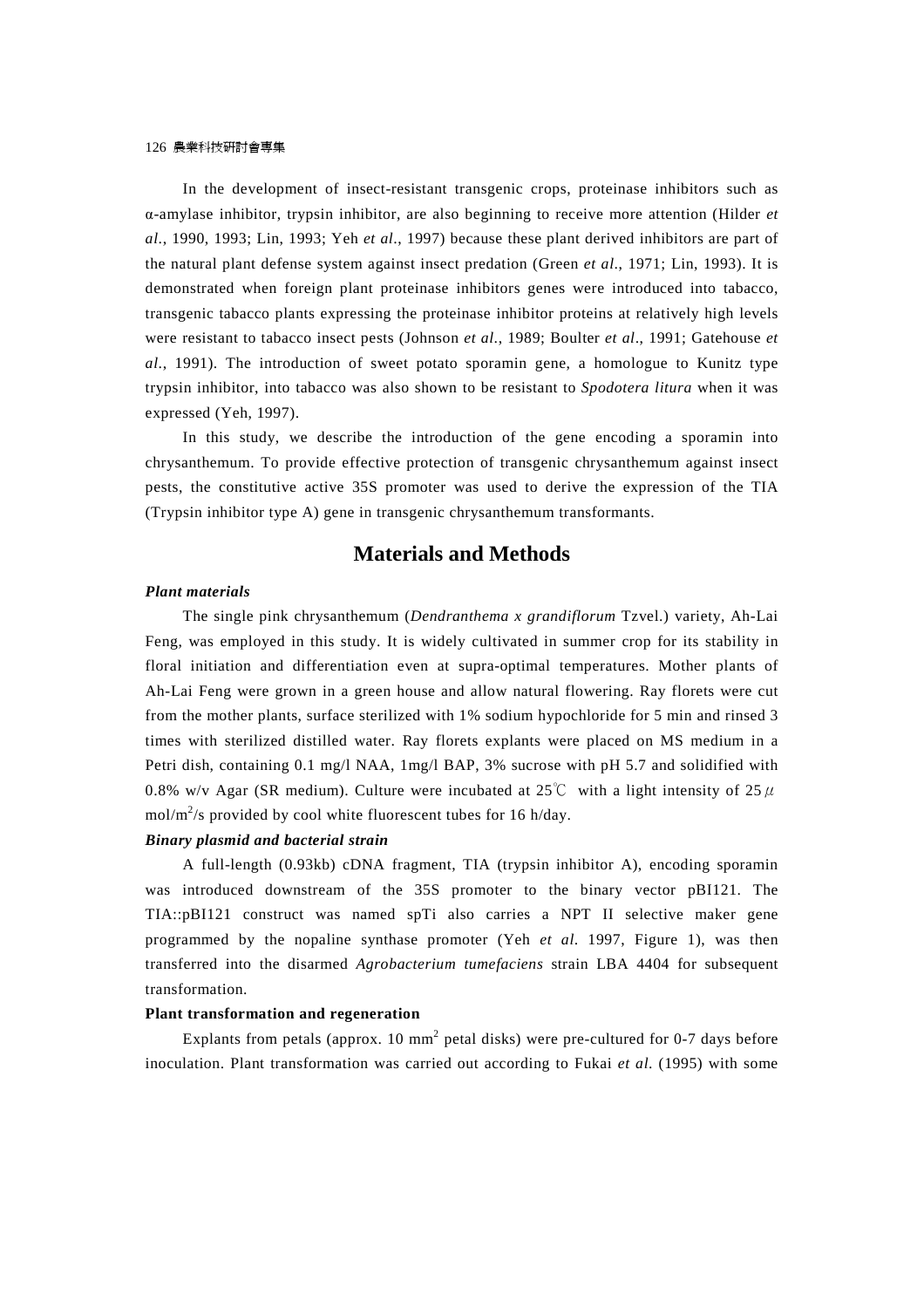modification. Briefly, petal explants pre-cultured for 0, 1, 2 or 7 days were dipped in 100 ml liquid SR medium supplemented with 1 ml of bacteria suspension (*A. tumefaciens* strain LBA 4404 in LB medium, O.D. 1.0) and 100 µM acetosyringone for 30 min. The explants were then blotted dried on 2 sheets of filter paper, and co-cultured in SR medium for 2 days. Following the 2 days co-cultivation, explants were transferred to a fresh selection medium (S medium), based on the SR medium supplemented with 250 mg/l cefotaxime, 100 mg/l kanamycin. The explants were then transferred to a fresh medium every 3 weeks thereafter until 12 weeks after inoculation.

#### **DNA analysis**

DNA was extracted from young leaves of greenhouse-grown putatively transformed plants and the control following the protocols of Wagner *et al.* (1987). The presence of GUS and TIA genes were demonstrated by using PCR with the following primers: 5' atgtta cgtcctgtag aaacc  $3'$  and  $5'$ -tcatt gtttg cctcc ctgct gc- $3'$ ,  $5'$ -aattaaacat cattacctct tc- $3'$  and 5'-ggaga attaa aacaa acaca g-3', respectively. Amplitaq polymerase was employed and the amplification protocol was: 1 min melting at 94 °C, 1 min annealing at 50 °C and 2 min elongation at 72 $\mathrm{^{0}C}$  for 30 cycles, yielding a fragment of 0.93 and 1.8 kb for TIA and GUS gene, respectively.

DNA integration into chromosome was confirmed by Southern analysis. The TIA fragment, excised with *Xba* I/*Bam* HI from the spTi plasmid following cultivation of *A. tumefaciens* strain LBA 4404 in LB medium, was 3' end labeled with Digoxgenin's dig-dUTP (Roche Molecular Biochemicals) as probe. Sample DNA (20 µg) was double digested 18h with *Xba* I/*Bam* HI and electrophoresis 18 h with 18V through a 0.8% SeaKaem LE agarose gel and transferred to a 0.45mm positively charged nylon membrane (Roche Molecular Biochemicals). The detection of probes on the blot employed the Chemiluminescent methods. The procedures for labeling and detection of probes followed the instruction provided by the manufacturer (Roche Molecular Biochemicals).

#### *Insect Bioassays.*

Young, vigorous greenhouse-grown plants were prepared for *Spodoptera litura* bio-assays. Fifteen 3<sup>rd</sup> larvae were placed on young mature leaves of a plant as one replicate. Four replications each line were incubated in a constant temperature room at  $25 \pm 2^{\circ}$  and under 25  $\mu$  Em<sup>-2</sup>s<sup>-1</sup> fluorescent light. Mortality and body weight of the larvae were determined after 72 h. Percentage mortality data was arcsin transformed for analysis while presented in percentage. Mean comparisons were done using Fisher's least significant differences ( $\alpha$  =0.05) with the software INSTAT developed by the University of Reading, UK.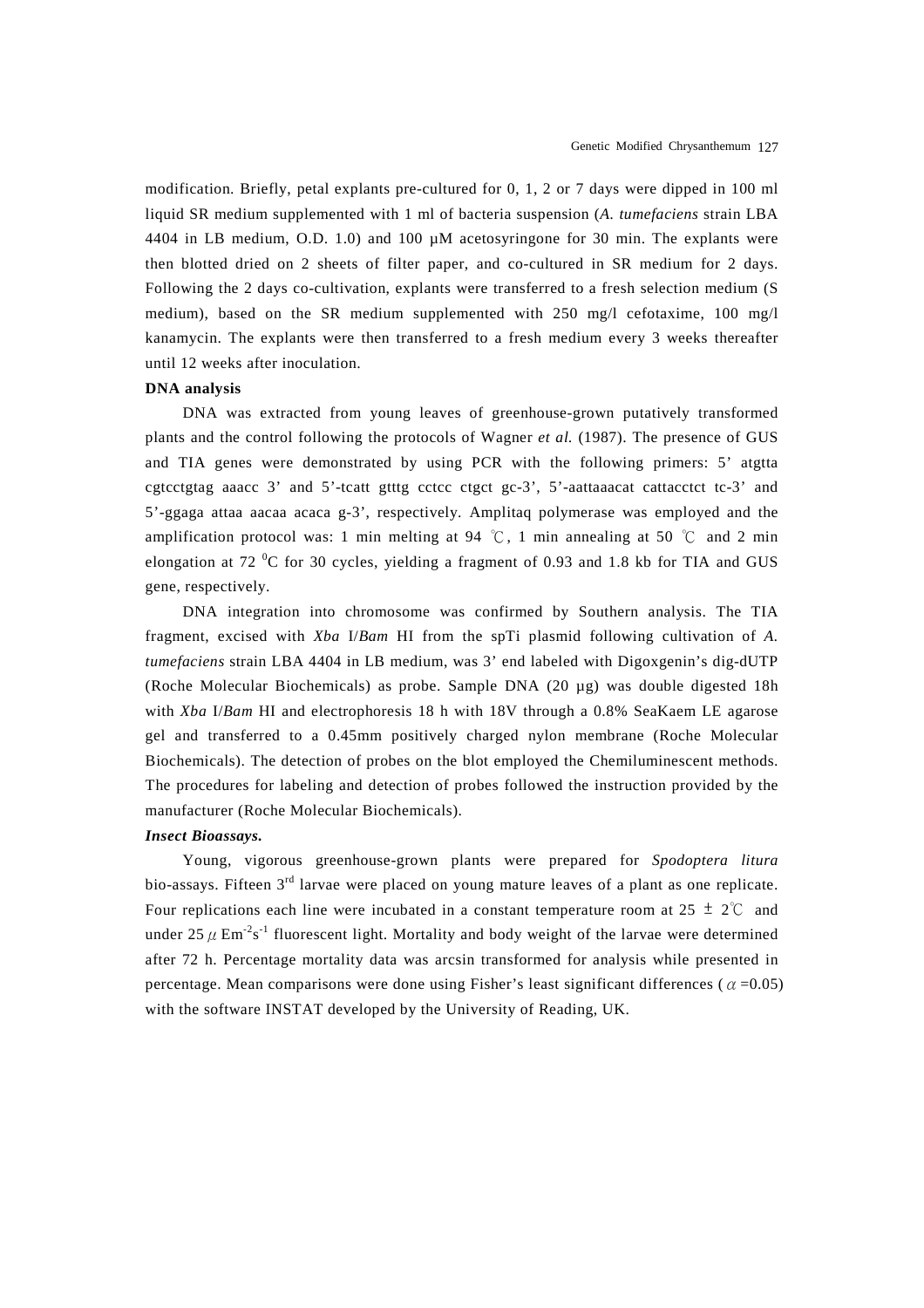

Fig. 1. The full length sporamin cDNA (TIA) was inserted to PBI121 vector via restriction site *Xba* I/*Bam* HI programmed by the constitutive CaMV 35S promoter.

## **Results**

### *Effects of pre-culture days on the regeneration of chrysanthemum*

Only young fully expanded petals were employed for genetic transformation as it was found the regeneration rate of explants decreased when petals are aged (data not shown). The regeneration capacity was correlated with the duration of pre-culture days. The generation of callus on explants for pre-cultured  $0, 1, 2$  and  $7$  treatments was  $0\%, 2.5\%, 17.9\%$  and  $68.5\%,$ respectively (Table 1). The results indicated that establishment of callus before genetic transformation is beneficial to the successful regeneration of explants in subsequent operation. Shoots formation was also increased with the increase of days of pre-culture (0%, 2.5%, 7.1% and 48.6%, Table 1). No phenotypic variation was observed after cultivation and flowering.

Table 1. Effects of pre-culture duration on the regeneration of chrysanthemum after 12 weeks culture on selection medium.

| Pre-culture days       |     |      |      |
|------------------------|-----|------|------|
| Callus formation (%)   | ن ک | 17 Q | 68.6 |
| Shoot formation $(\%)$ |     |      | 48.6 |

#### *Confirmation of transformation*

The confirmation of transformation was screened by PCR amplification (data not shown) initially then confirmed by Southern blotting. Among the putatively transformed plants, two lines showed both GUS and TIA gene positive in PCR were selected for subsequent assay. Electrophoresis (Fig. 2A) and Southern blots (Fig. 2B) of the control and two lines of putative transformants were shown.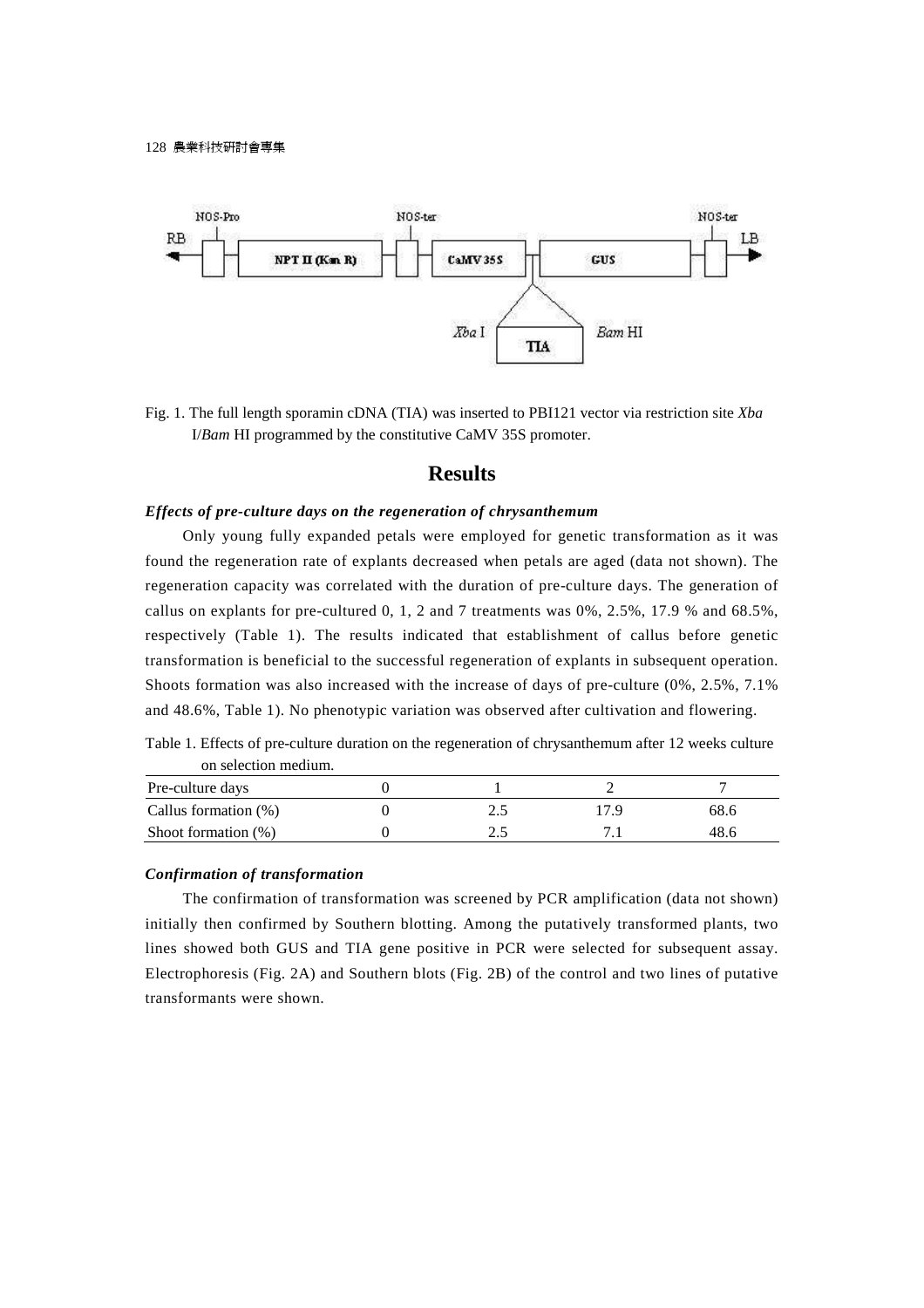

Fig. 2. Electrophoresis (A) and Southern blots (2B) of the control and two lines of putative transformants. Genomic DNA of the control was double digested with *Xba* I/*Bam* HI and electrophoresis through a 0.8% agarose gel. M: 1kb molecular marker. P: plasmid DNA. N: Not transformed plants. L1, L2: putative transformed lines. Arrow indicates the 0.93 kb TIA fragment.

#### *Insect bioassay*

Larvae fed on the transformants were observed trying to escape. The body weight of larvae fed on the transformants was significantly lower than the control (Table 2), especially the line1-4. The survival of both genetic transformed lines was also considerably lower than the control, although it was not significant  $(P<0.1)$ .

Table 2. The body weight and mortality of 3rd larvae of *Spodoptera litura* after feeding 3 days on chrysanthemum plants.

| Lines     | Body wt. (mg) | Mortality $(\%)$  |
|-----------|---------------|-------------------|
| Wild type | $57\pm9$ b    | $11.7\pm5.5$ a    |
| $L8-24$   | $48\pm5$ ab   | $26.7 \pm 14.9$ a |
| $1.1 - 4$ | $41\pm6$ a    | $23.3 \pm 14.5$ a |

## **Discussion**

On the genetic transformation of chrysanthemum, it has been reported successful using leaf, stem explants but not petal explants as reported here, probably due to that petal explants were reported as a source of variation (Malaure, 1991a, b). However, we found that the petal was more advantageous over leaf explants for its easier sterilization and the phenotype can be identified easily. Also, generation of variants is an important purpose in breeding programs thus it should not limit the use of petal explants. The regenerants showed no variation in floral characteristics compared to the control, however.

In our study, we found that the regeneration of petal explants was considerably influenced by their physiological age and cultivars in chrysanthemum. Compared with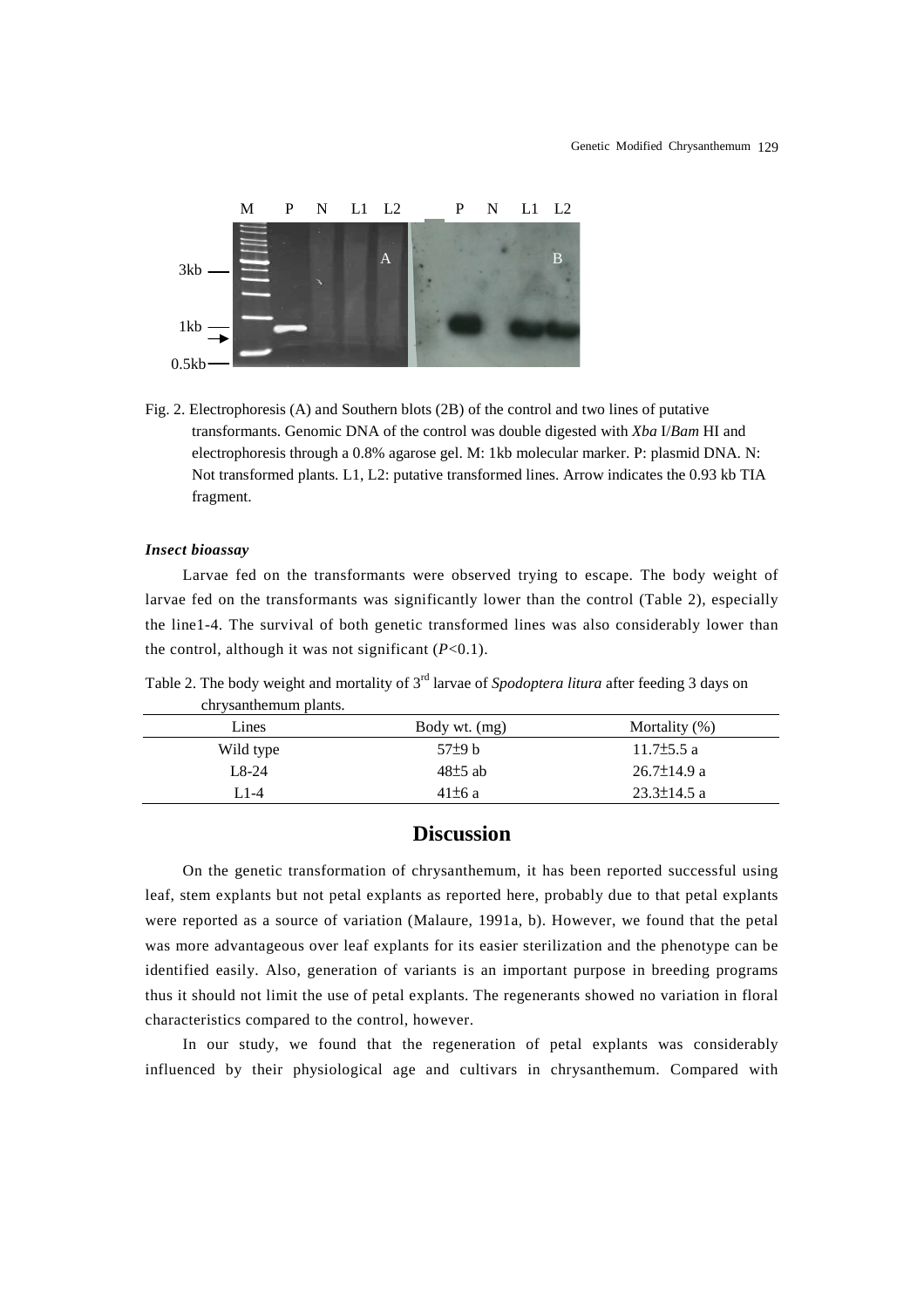#### 130 農業科技研討會專集

reported chrysanthemum transformation protocols, the efficiency of petal explants was no less than other protocols reported (Fukai *et al*., 1995; Sherman *et al*., 1998) and sterilization was better controlled. However, in order to obtain a higher percentage successful transformation, the formation of callus is needed before inoculation. Pre-culture for 7 days show the highest rate of success transformation (Fig. 3A). Longer duration of pre-culture, however, formed shoot and restraint the genetic transformation process.



Fig. 3. (A) Petal explants pre-cultured 7 days showing highest regeneration rate; (B) The line 1-4 showed pest resistance (right) than the control (left).

In insect bioassays, chrysanthemum lines confirmed integration of TIA gene showed varied effects on mortality of larvae. Among the several lines regenerated, the line 1-4 showed the best effects of pest resistance (Fig. 3B). The varied effects of pest resistance was likely due to differential expression of the inserted gene, caused by high copy number of the same gene, position effects and co-suppression (Hilder *et al*., 1993). The expression of proteinase inhibitors reported in the study has been proposed for the purpose of pest management. The TI protein confers resistant to *Spodoptera litura* in chrysanthemum indicates that the natural mechanism of plant resistance may be of great value in an IPM program as another pest control strategy option.

# **Acknowledgements**

We greatly thank Prof. K. W. Yeh of National Taiwan University, for providing the spTi plasmid and *A. tumefaciens* strain LBA 4404 for transformation. This project is sponsored by the Council of Agriculture, Taiwan.

## **References**

1. Boulter, D., G. A. Edward, A. M. R. Gatehouse, J. A. Gatehouse, and V. A. Hilder. 1991. Additive protective effects of different plant-derive insect resistant genes in transgenic tobaco plants. Crop Protection 9:351-354.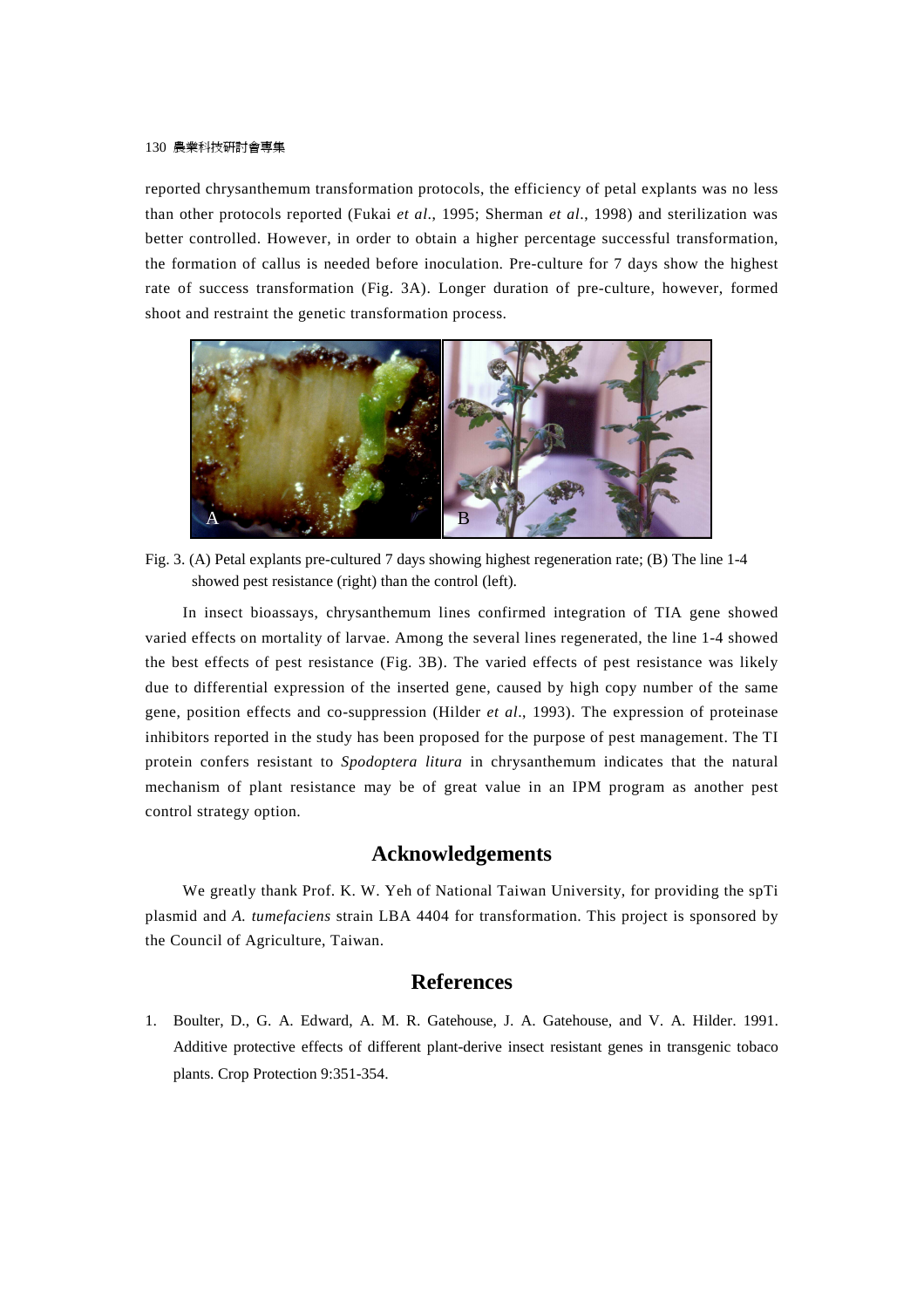- 2. Bush, S. R., E. D. Earle, and R. W. Langhans. 1976. Plantlets from petal segments, petal epidermis and shoot tips of the periclinal chimera, Chrysanthemum morifolium <<Indianapolis>>. Amer. J. Bot. 63:729-737.
- 3. Courtney-Gutterson N., E. Firoozabady, C. Lemieux, J. Nicholas, A. Morgan, K. Robinson, A. Otten and M. Akerboom. 1993. Peoduction of genetically enfgineerer color-medified chrysanthemum plants carrying a homologous chalcone synthase gene and their field performance. Acta Horticulturae 336. 57-62.
- 4. Fukai, S., J. De Jong, and W. Rademaker. 1995. Agrobecterium-mediated genetic transformation of chrysanthemum. Acta Horticulturae 392: 147-152.
- 5. Gatehouse, A. M. R., D. S. Howe, J. E. Flemming, V. A. Hilder, and J. A. Hatehouse. 1991. Biochemical basis of insect resistance in winged bean (*Psophocarpus tetragonolobus*) seeds. J. Sci. Food Agric. 55:63-74.
- 6. Green, T. R. and C. A. Ryan. 1971. Wound-induced proteinase inhibitor on plant leaves: a possible defense mechanism aainst insects. Science 175: 776-777.
- 7. Hattori, T., T. Nakagawa, M. Maeshima, K. Nakamura, and T. Asahi. 1985. Molecular cloning and nucleotide sequence of cDNA for sporamin, the major soluble protein of sweet potato tuberous roots. Plant Mol. Biol. 5:313-320.
- 8. Hilder, V. A., A. M. R. Gatehouse, and D. Boulter. 1990. In genetic engineering of crop plants. Ed. G. Lycett and D. Grierson. pp. 51-66. London, Butterworths.
- 9. Hilder, V. A., A. M. R. Gatehouse, and D. Boulter. 1993. Transgenic plants conferring insect tolerance: Protease inhibitor approach. Transgenic plants. Vol. 1. Engineering and utilization. Ed. Kung, S. pp.317-335. Academic Press, New York.
- 10. Johnson, R., J. Narvaez, G. An, and C. Ryan. 1989. Expression of proteinase inhibitors I and II in transgenic tobacco plant: Effects on natural defense against *Manduca Sexta* larvae. Proc. Natl. Acad. Sci. USA 86:9871-9875.
- 11. Lin, Y. H. 1993. Trypsin inhibitors of sweet potato: review and prospect. Recent Adv. Botany 13; 179-185.
- 12. Lin, Y. H. and H. H. Chu. 1988. Endopeptidases of sprouts and resting roots of sweet potato (*Ipomoea batatas* (L.) Lam. cv. Tainong 57). J. Chinese Biochem. Soc. 18: 18-28.
- 13. Malaure, R. S., G. Barclay, J. B. Power, and M. R. Davey. 1991a. The production of novel plants from florets of *Chrysanthemum morifolium* using tissue culture. 1. Shoot regeneration from ray florets and somaclonal variation exhibited by the regenerated plants. J. Plant. Physiol. 139: 8-13.